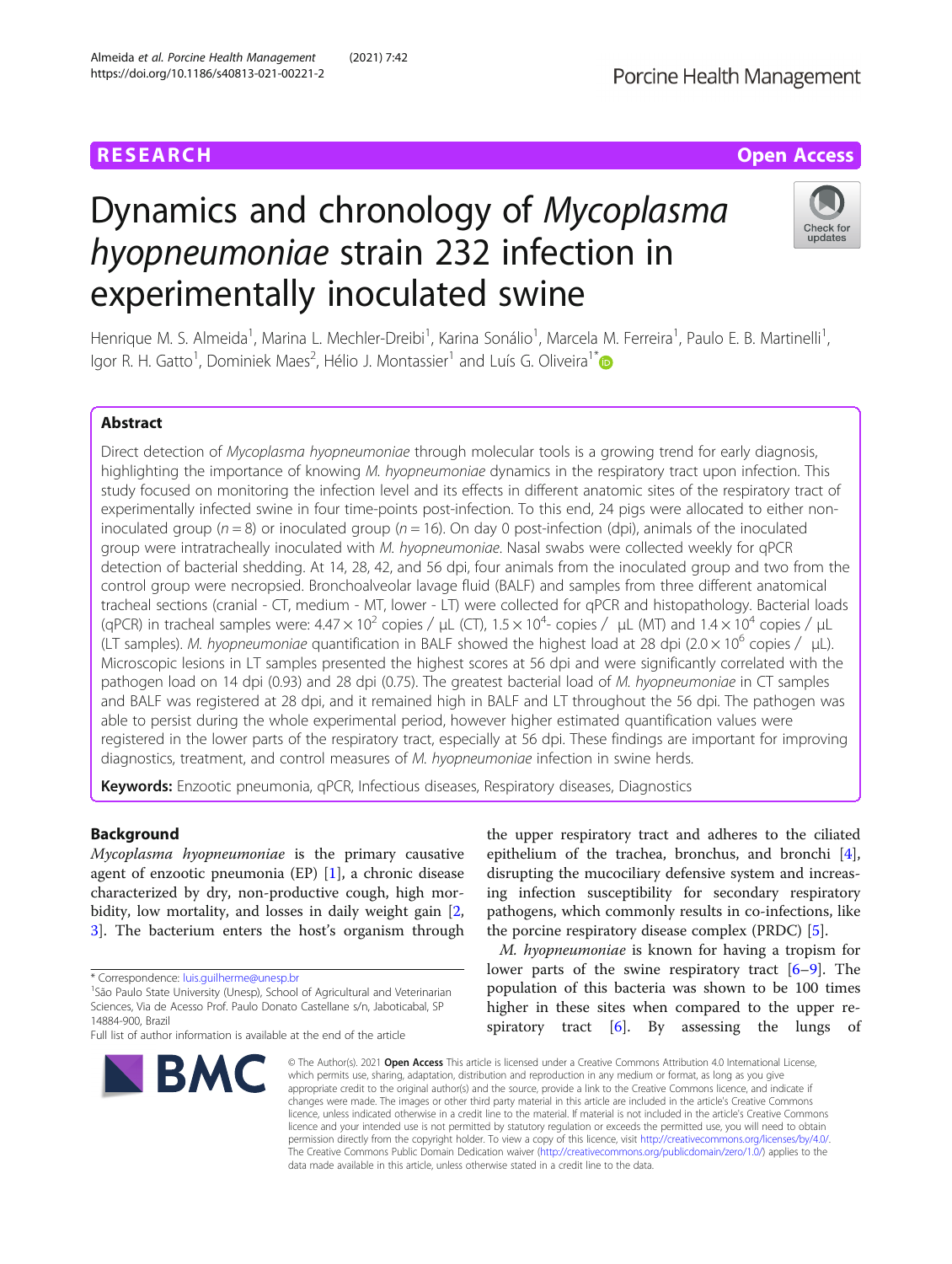experimentally infected pigs, M. hyopneumoniae was detected in bronchus and bronchioles as early as 7 days post-infection (dpi). Simultaneously, its direct detection in the alveolar macrophage and interstitial macrophages was only seen in the later stages of infection [[7,](#page-7-0) [9\]](#page-7-0).

Still, M. hyopneumoniae is notorious for its specific membrane proteins that adhere to the tracheal epithelial cilia during infection [[10](#page-7-0)], inducing tissue inflammation and cell damage in vitro  $[11]$  $[11]$ . Thus, collection of tracheal secretions, using tracheobronchial swabs (deep tracheal catheters) and laryngeal swabs, have been proven to be sensitive and reliable diagnostic samples to detect M. hyopneumoniae infection in live animals [[12,](#page-7-0) [13](#page-7-0)]. Consequently, it is very likely that the trachea is also an infection and multiplication site for M. hyopneumoniae [[14\]](#page-7-0). However, as far as we know, there are no studies that looked into the distribution of the pathogen in the trachea throughout infection.

The knowledge about the dynamics and chronology of M. hyopneumoniae infection is essential for decisionmaking in the sampling methodology [[15\]](#page-7-0). However, currently, there is little information regarding the bacterial load in different parts of the respiratory tract during infection. Considering the aforementioned fact, this study focused on reporting the infection dynamics upon experimental M. hyopneumoniae challenge and the associated effects in different respiratory tract sections of swine during a period of 56 dpi.

#### Results

#### Presence of clinical signs in inoculated piglets

The laryngeal swab and serum samples collected before inoculation were negative for M. hyopneumoniae DNA  $(qPCR)$  and specific M. hyopneumoniae antibodies (ELIS A), respectively. While in the mock-inoculated animals, clinical signs compatible with EP were not detected, all inoculated animals presented clinical signs consistent with EP. The dry, non-productive cough was first noted at 10 dpi and thereafter observed in all inoculated animals. At the end of the experiment (56 dpi), at least one animal was still coughing. Beyond that, the animals did not show any clinical signs associated with other diseases.

### Detection of M. hyopneumoniae DNA in biological samples

#### qPCR parameters

All qPCR parameters followed the previously published recommendations described in the Minimum Information for Quantitative Real-Time qPCR Experiments (MIQE) [[16\]](#page-7-0). The efficiency ranged from 92 to 98.3%,  $R^2$ ranged from 0.996 to 1.0, y-intercept ranged from 39 and 40.8, and the slope varied from  $-3.36$  to  $-3.5$ .

#### Nasal swabs samples

Mock-inoculated animals remained negative during the whole study. The presence of M. hyopneumoniae DNA in nasal swab samples was detected from seven dpi (6∕16) onwards, and all animals, except for pig 2.4, presented at least one positive result across the study. Most animals showed positive results at 14 dpi and 21 dpi, 75% (12∕16) and 91.6% (11∕12), respectively. Bacterial shedding was shown to have an intermittent pattern, as reported in Table [1.](#page-2-0) The average Cq value obtained for each sampling day and the respective standard deviation are also shown in Table [1](#page-2-0).

#### Tracheal samples

No positive results were obtained from the samples of mock-infected animals. The median of M. hyopneumoniae DNA quantification value in CT, MT, and LT samples at 14, 28, 42, and 56 dpi are shown in Table [2](#page-2-0). Despite the numeric difference, no significant differences were found between M. hyopneumoniae burden in CT, MT and LT and dpi.

#### BALF samples

All BALF samples from mock-inoculated animals were negative by qPCR during the whole study, while samples from inoculated animals were positive. Significant differences ( $p < 0.05$ ) were only detected between the mean values at 14 dpi and 28 dpi. These results are shown in Table [2.](#page-2-0)

#### Gross lung lesion scoring (GLLS) and microscopic lesion scoring in tracheal samples

Higher GLLS were seen at 14 dpi and 28 dpi than at 42 dpi and 56 dpi. Despite the numeric differences between means, no significant differences were detected using Tukey's test ( $p < 0.05$ ). Scar tissue and gray fish-flesh-like areas were noted at 42 dpi and 56 dpi. No gross lesions were observed in the lungs of the mock-inoculated group.

Results of cranial trachea lesion scores (CTLS), medium trachea microscopic lesion score (MTLS), lower trachea lesion score (LTLS), and GLLS are shown in Table [3.](#page-3-0) No significant differences were found in tracheal lesions scores between time points or anatomical regions when using the Tukey test or linear mixedeffects model test adjusted for Tukey ( $p < 0.05$ ).

#### M. hyopneumoniae detection in lung samples

All lung samples from inoculated animals were positive for *M. hyopneumoniae* using qPCR. In contrast, lung tissue samples from mock-inoculated animals did not show any positive results in the qPCR test.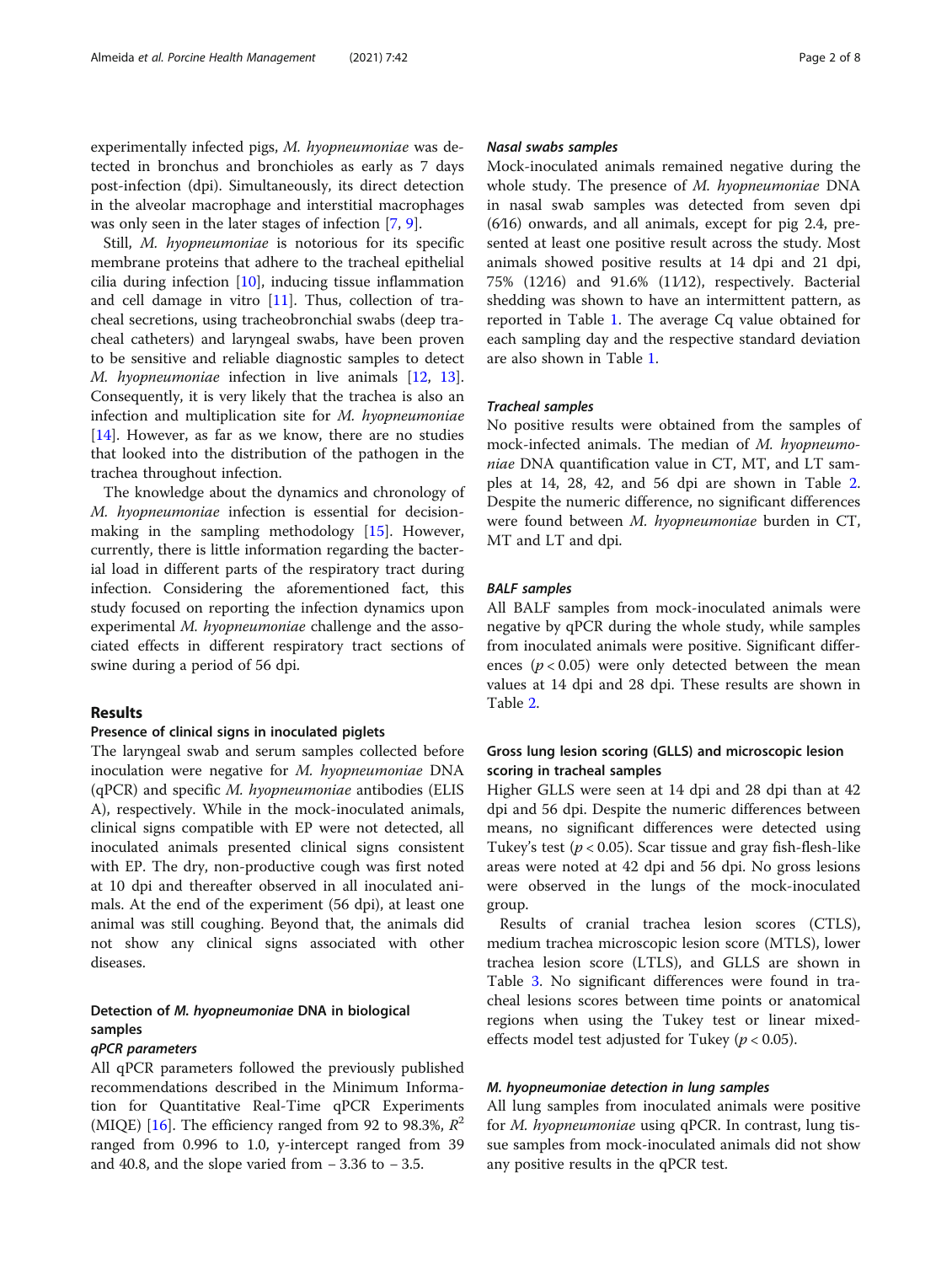<span id="page-2-0"></span>Almeida et al. Porcine Health Management (2021) 7:42 Page 3 of 8

| <b>Animal ID</b>   | <b>DPI</b> |                          |                          |                          |                  |                  |                          |                          |                          |                   |  |  |  |  |
|--------------------|------------|--------------------------|--------------------------|--------------------------|------------------|------------------|--------------------------|--------------------------|--------------------------|-------------------|--|--|--|--|
|                    | $-7$       | $\bf{0}$                 | $\overline{7}$           | 14                       | 21               | 28               | 35                       | 42                       | 49                       | 56                |  |  |  |  |
| 1.1                |            |                          |                          | 35.9                     |                  |                  |                          |                          |                          |                   |  |  |  |  |
| 1.2                |            | $\overline{\phantom{0}}$ | 36.3                     | 37.5                     |                  |                  |                          |                          |                          |                   |  |  |  |  |
| $1.3\,$            |            | -                        | 37.5                     | 24.0                     |                  |                  |                          |                          |                          |                   |  |  |  |  |
| $1.4\,$            |            |                          | $\overline{\phantom{0}}$ | 21.4                     |                  |                  |                          |                          |                          |                   |  |  |  |  |
| 2.1                |            |                          |                          | 37.3                     | 36.3             |                  |                          |                          |                          |                   |  |  |  |  |
| $2.2\,$            |            |                          |                          | 35.5                     | 35.0             |                  |                          |                          |                          |                   |  |  |  |  |
| 2.3                | -          |                          | -                        | 32.8                     | 35.6             | -                |                          |                          |                          |                   |  |  |  |  |
| 2.4                |            |                          |                          | $=$                      | -                |                  |                          |                          |                          |                   |  |  |  |  |
| 3.1                |            | -                        | 38.0                     | 36.4                     | 36.1             | 36.3             | 38.6                     | 38.0                     |                          |                   |  |  |  |  |
| $3.2\,$            |            |                          |                          | -                        | 36.6             | -                | $\overline{\phantom{a}}$ | 38.1                     |                          |                   |  |  |  |  |
| 3.3                |            | $\qquad \qquad$          | 37.5                     | 37.1                     | 36.4             | -                | 37.8                     | $\hspace{1.0cm} -$       |                          |                   |  |  |  |  |
| 3.4                | -          | -                        | 37.5                     | $\overline{\phantom{m}}$ | 34.9             | 35.9             | 39.4                     | 36.3                     |                          |                   |  |  |  |  |
| 4.1                |            |                          |                          | -                        | 36.7             | 37.0             | $\qquad \qquad -$        | 34.8                     | 36.3                     |                   |  |  |  |  |
| $4.2\,$            |            |                          |                          | 38.0                     | 36.5             | $\frac{1}{2}$    | 37.1                     | 39.4                     | 36.2                     | 37.8              |  |  |  |  |
| 4.3                |            | $\overline{\phantom{0}}$ | 37.3                     | 36.1                     | 37.2             | 37.2             | 37.0                     | $\overline{\phantom{0}}$ | $\overline{\phantom{0}}$ | 37.0              |  |  |  |  |
| 4.4                |            |                          |                          | 37.2                     | 36.1             | 37.5             | 37.3                     | 38.4                     | $38.8\,$                 | $\qquad \qquad =$ |  |  |  |  |
| Cq Mean $(\pm SD)$ |            |                          | 37.4 (±0.6)              | $31.1 (\pm 5.5)$         | 36.1 $(\pm 0.7)$ | 36.8 $(\pm 0.7)$ | $37.86(\pm 1.0)$         | $37.5(\pm 1.7)$          | $37.1(\pm 1.5)$          | $37.4(\pm 0.6)$   |  |  |  |  |
| Total <sup>a</sup> | 0/16       | 0/16                     | 6/16                     | 12/16                    | 11/12            | 5/12             | 6/8                      | 6/8                      | 3/4                      | 2/4               |  |  |  |  |

Table 1 Cq values obtained in qPCR of nasal swabs samples for detection of M. hyopneumoniae strain 232 in experimentally infected pigs throughout 56 dpi

<sup>a</sup>Total expressed in positive / total sampled animals

#### Correlations of M. hyopneumoniae load, GLLS, and tracheal sections lesion score

M. hyopneumoniae estimated load in BALF samples was significantly correlated with GLLS at 14 (0.93), 42 (0.95), and 56 dpi (0.89). Regarding tracheal samples, M. hyopneumoniae estimated load in CT was only correlated with GLLS at 28 dpi (0.86), while the load in MT correlated with GLLS at 28 (0.78) and 56 dpi (1.0) and with MTLS at 14 dpi (0.89). Finally, the load in LT was correlated with LTLS at 14 dpi (0.93). All coefficient values obtained for significant correlations and the significance values at all four timepoints are shown in Table [4](#page-3-0).

#### **Discussion**

Understanding M. hyopneumoniae dynamics is essential for accurate diagnosis of infection, as well as for optimizing treatment and control measures in affected herds. Therefore, this study focused on reporting the infection dynamics upon experimental M. hyopneumoniae infection in specific sites (nasal swabs, CT, MT, LT, and bronchial tree) of the respiratory tract during a period of 56 dpi. To this end, M. hyopneumoniae DNA was quantified by qPCR in BALF and three anatomical sections of the trachea. In addition, gross Mycoplasma-like lung lesions and microscopic lesions of the trachea were scored.

Table 2 Median and the range of quantification of P102 fragment copies / μL of M. hyopneumoniae strain 232 in BALF, cranial, medium and lower trachea samples at four different dpi. Different superscript letters in the columns indicate significant differences at  $p < 0.05$  between dpi in Dunn's test

| Dpi    | Sample                                                                                        |                                                                                 |                                                                                               |                                                                                               |  |  |  |  |  |  |  |  |  |
|--------|-----------------------------------------------------------------------------------------------|---------------------------------------------------------------------------------|-----------------------------------------------------------------------------------------------|-----------------------------------------------------------------------------------------------|--|--|--|--|--|--|--|--|--|
|        | <b>CT</b>                                                                                     | МT                                                                              | LТ                                                                                            | <b>BALF</b>                                                                                   |  |  |  |  |  |  |  |  |  |
| 14     | $1.0 \times 10^{2}$ (4.4 $\times 10^{0}$ – 1.23 $\times 10^{4}$ ) <sup>a</sup>                | $1.3 \times 10^4$ $(1.0 \times 10^1 - 1.9 \times 10^4)^a$                       | $3.8 \times 10^4$ (4.2 $\times 10^1$ – 7.58 $\times 10^4$ ) <sup>a</sup>                      | $5.7 \times 10^4$ (4.0 $\times 10^3$ – 1.2 $\times 10^5$ ) <sup>b</sup>                       |  |  |  |  |  |  |  |  |  |
| 28     | $4.6 \times 10^3$ (3.98 $\times 10^2$ - 1.53 $\times 10^6$ ) <sup>a</sup>                     | $3.2 \times 10^{2}$ (1.22 $\times 10^{1}$ – 1.05 $\times 10^{3}$ ) <sup>a</sup> | $1.0 \times 10^4$ (1.9 $\times$ 10 <sup>1</sup> –1.15 $\times$ 10 <sup>5</sup> ) <sup>a</sup> | $1.2 \times 10^6$ (7.28 $\times$ 10 <sup>5</sup> -2.0 $\times$ 10 <sup>6</sup> ) <sup>a</sup> |  |  |  |  |  |  |  |  |  |
| 42     | $1.6 \times 10^{1}$ (1.0 $\times 10^{1}$ – 5.12 $\times 10^{2}$ ) <sup>a</sup>                | $8.1 \times 10^3$ (1.47 $\times 10^1$ – 1.44 $\times 10^5$ ) <sup>a</sup>       | $5.0 \times 10^3$ (1.0 $\times 10^2$ –2.0 $\times 10^4$ ) <sup>a</sup>                        | $1.9 \times 10^5$ (2.2 $\times 10^3$ –7.6 $\times 10^5$ ) <sup>ab</sup>                       |  |  |  |  |  |  |  |  |  |
| 56     | $4.1 \times 10^3$ (2.0 $\times$ 10 <sup>2</sup> –1.37 $\times$ 10 <sup>4</sup> ) <sup>a</sup> | $2.0 \times 10^5 (8.1 \times 10^1 - 6.0 \times 10^5)^a$                         | $2.0 \times 10^5$ (8.7 $\times$ 10 <sup>3</sup> – 7.3 $\times$ 10 <sup>5</sup> ) <sup>a</sup> | $4.5 \times 10^5$ (1.6 $\times 10^4$ –9.6 $\times 10^5$ ) <sup>ab</sup>                       |  |  |  |  |  |  |  |  |  |
| Median | $4.47 \times 10^{2}$                                                                          | $1.47 \times 10^{3}$                                                            | $1.44 \times 10^4$                                                                            | $4.98 \times 10^{5}$                                                                          |  |  |  |  |  |  |  |  |  |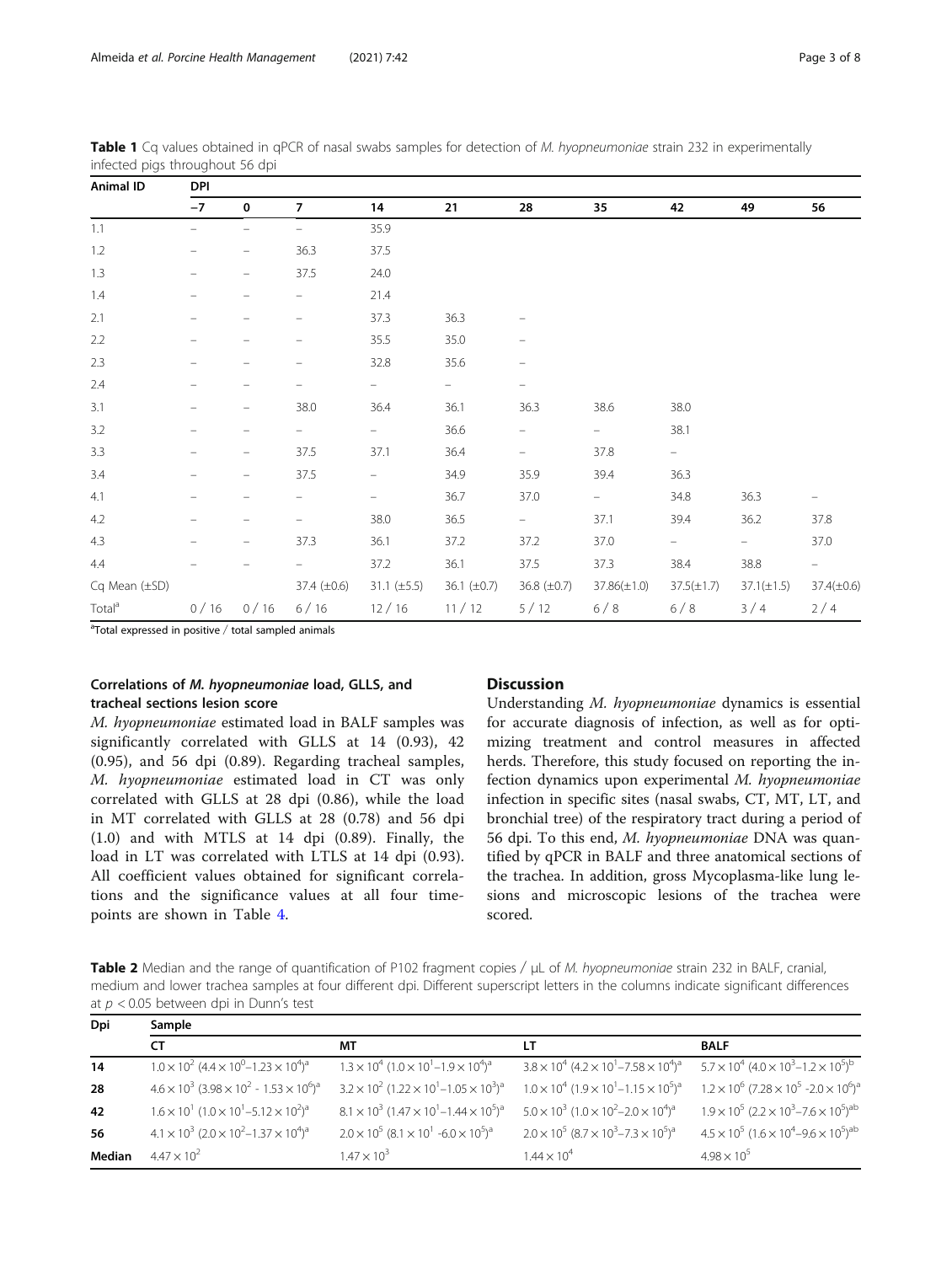<span id="page-3-0"></span>

| Table 3 Mean gross lung lesion score (GLLS) and microscopic lesion scoring (standard deviation) in samples from three different          |
|------------------------------------------------------------------------------------------------------------------------------------------|
| anatomical sites of the trachea at different days post-infection (DPI): Cranial trachea (CT), Medium trachea (MT), and Lower trachea     |
| (LT) of experimentally inoculated animals with <i>M. hyopneumoniae</i> strain 232. Lungs were scored using the Christensen et al. (1999) |
| [17] methodology. No significant differences ( $P < 0.05$ ) were found using Tukey test or linear mixed-effects model test adjusted for  |
| Tukey                                                                                                                                    |

| <b>DPI</b> | Control         |                     |          |          | <b>Inoculated</b> |            |             |            |  |  |  |  |  |
|------------|-----------------|---------------------|----------|----------|-------------------|------------|-------------|------------|--|--|--|--|--|
|            | <b>GLLS (%)</b> | СT                  | МT       | LΤ       | <b>GLLS</b> (%)   | СT         | МT          | LТ         |  |  |  |  |  |
| 14         | 0.0(0.0)        | $0.5(\pm 0.5)$      | 0(0.0)   | (0.0)    | 13.43 (2.21)      | 1.0(0.82)  | 1.75(1.7)   | 2.75(1.5)  |  |  |  |  |  |
| 28         | 0.0(0.0)        | $0 \ (\pm 0.0)$     | 0(0.0)   | (0.0)    | 13.22 (7.07)      | 2.25(1.71) | 1.75 (0.38) | 2.75(0.96) |  |  |  |  |  |
| 42         | 0.0(0.0)        | $0 \ (\pm 0.0)$     | (0.0)    | (0.0)    | 9.61(7.0)         | 0.75(0.5)  | 1.75(0.5)   | 2.25(1.5)  |  |  |  |  |  |
| 56         | 0.0(0.0)        | $0.5$ ( $\pm 0.5$ ) | 0.5(0.5) | 0.5(0.5) | 8.75(5.72)        | 1.5 (1.0)  | 3.0(0.81)   | 3.0(0.81)  |  |  |  |  |  |

Throughout the experimental period (0 to 56 dpi), the highest M. hyopneumoniae loads in tracheal sections (assessed by qPCR testing) were detected at 28 dpi  $(4.6 \times 10^3 \text{ copies/L})$  for CT, and at 56 dpi for MT (2.0  $\times$  $10^5$  copies⁄μL) and LT (1.9 × 10<sup>5</sup> copies⁄μL) samples. Even though no statistical significance was found between M. hyopneumoniae quantification values in the tracheal sections, a numeric increase in M. hyopneumoniae load was observed in MT samples over time. Likewise, the load remained consistently high in LT samples throughout the whole studied period.

This pathogen is known for having tropism for lower parts of the swine's respiratory tract, being up to 100 times more common in such sites [[6\]](#page-7-0). Previous studies have also shown that *M. hyopneumoniae* is more accurately detected in samples collected from the lower respiratory tract; consequently, lower Cq values were obtained from deep tracheal swabs than from nasal and tonsil swab samples in a previous report [\[15](#page-7-0)]. A more recent study showed a significantly higher sensitivity for deep tracheal catheter (sensitivity range: 0.71–0.94) samples when compared to laryngeal swabs (0.27–0.57), mainly during late stages of infection (113 dpi) [\[12](#page-7-0)].

The abovementioned findings are in accordance with this study's results, in which higher M. hyopneumoniae loads were reported in the medium and lower tracheal sections. This fact is mostly related to the better

diagnostic sensitivity found in samples obtained from such anatomical regions, like the deep tracheal catheters [[12,](#page-7-0) [13\]](#page-7-0).

The first step of M. hyopneumoniae infection is adhesion to ciliated cells of trachea, bronchi, and bronchioles mucosal epithelial lining, leading to inflammatory cells' infiltration and their accumulation around airways and blood vessels [\[18](#page-7-0)]. The lesions described above were also noted in tracheal samples from inoculated animals. Even though no significant differences were found, the scores seemed to increase over time, since the animals at 56 dpi presented the highest scores.

An in vitro inoculation of M. hyopneumoniae in cultured porcine tracheal cells showed progressive colonization and damage of the mucosal epithelial lining, noted from the 5th dpi onwards and with increasing severity over time [\[19\]](#page-7-0), corroborating our microscopic lesion score results. In addition, a significant correlation between M. hyopneumoniae burden inoculated in swine tracheal cell culture with cilia loss in the same tissue [[20\]](#page-7-0), pathological alterations, and apoptosis [\[21](#page-7-0)], was reported, showing that the severity of the lesion may be affected by the pathogen infection load on-site.

In this research, LT samples showed numerically higher microscopic lesion scores when compared with MT and, especially, with CT. Interestingly, significant correlations were found at 14 dpi between M.

Table 4 Significant correlations coefficients (r) found between M. hyopneumoniae (MHP) quantification in trachea samples (Cranial trachea - CT; Medium trachea- MT and Lower trachea- LT) and bronchoalveolar lavage fluid (BALF) on the one hand and gross lung lesion score (GLLS) and microscopic lesion score in cranial (CTLS), medium (MTLS) and lower trachea (LTLS) on the other hand at different days post-infection (dpi)

| <b>MHP</b>     | 14 dpi                   |                          |                          |                          | 28 dpi                   |                                 |                                   | 42 dpi                   |                     |                          |                          | 56 dpi                   |           |                          |           |                          |
|----------------|--------------------------|--------------------------|--------------------------|--------------------------|--------------------------|---------------------------------|-----------------------------------|--------------------------|---------------------|--------------------------|--------------------------|--------------------------|-----------|--------------------------|-----------|--------------------------|
| quantification | <b>GLLS</b>              | <b>CTLS</b>              | <b>MTLS</b>              | <b>LTLS</b>              | <b>GLLS</b>              | CTLS                            |                                   |                          | MTLS LTLS GLLS CTLS |                          | MTLS                     | LTLS                     | GLLS CTLS |                          | MTLS LTLS |                          |
| CT             |                          |                          |                          | $-$                      | $0.86*$                  | $\sim$ $-$                      | $\equiv$                          |                          |                     |                          |                          |                          |           |                          |           |                          |
| <b>MT</b>      |                          | $\overline{\phantom{a}}$ | $0.89*$                  | $\sim$                   | $0.78*$                  | $\sim$                          | $\qquad \qquad =$                 |                          |                     |                          |                          |                          | $10***$   | $\overline{\phantom{a}}$ |           |                          |
| LT.            | $\overline{\phantom{0}}$ | $\overline{\phantom{m}}$ | $\hspace{0.1mm}$         | $0.93***$ $-$            |                          | $\overline{\phantom{a}}$        | <b>Contract Contract Contract</b> | $0.75* -$                |                     | $\overline{\phantom{a}}$ | $\qquad \qquad =$        | $\overline{\phantom{a}}$ |           |                          |           |                          |
| <b>BALF</b>    | $0.93***$                | $\overline{\phantom{a}}$ | $\overline{\phantom{a}}$ | $\overline{\phantom{0}}$ | $\overline{\phantom{m}}$ | $\hspace{0.1mm}-\hspace{0.1mm}$ | $\qquad \qquad -$                 | $\overline{\phantom{a}}$ | $0.95***$           | $\qquad \qquad -$        | $\overline{\phantom{m}}$ | $\qquad \qquad -$        | $0.89*$   | $\overline{\phantom{m}}$ |           | $\overline{\phantom{0}}$ |

 $* p < 0.05 ** p < 0.01*** p < 0.001$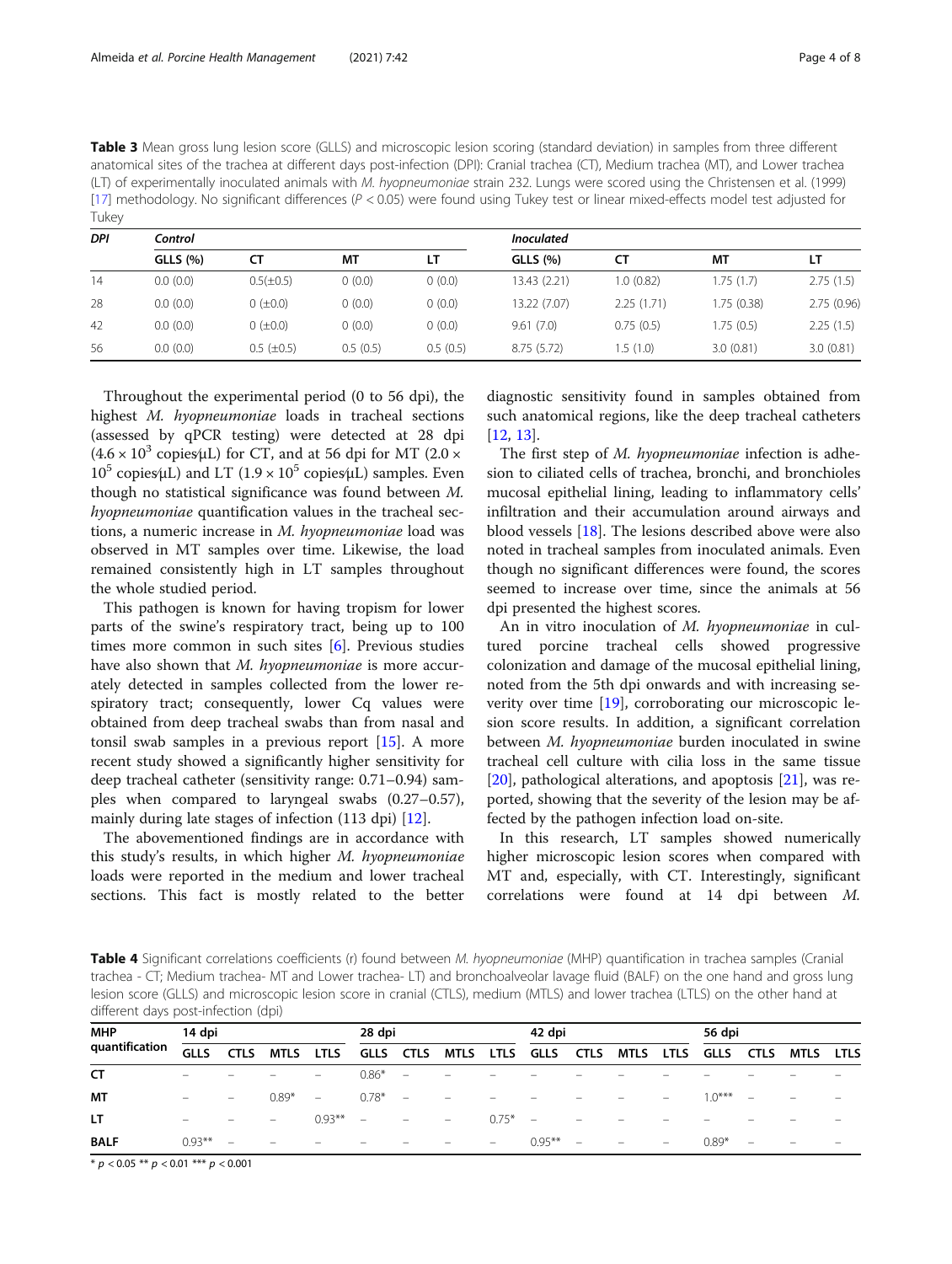hyopneumoniae load in MT (0.89) and at 14 and 28 dpi in LT (0.93 and 0.75, respectively) samples. Besides, as reported previously, the high load of M. hyopneumoniae found in these samples seems to play a role in the severity of microscopic lesion development in the first weeks of infection [[11](#page-7-0), [19](#page-7-0)].

Regarding the burden in BALF, the highest  $M.$  hyopneumoniae quantification value was reported at 28 dpi  $(1.2 \times 10^6 \text{ copies/µL})$ . Since it did not significantly decrease under the present conditions, the pathogen possibly could have persisted for a longer period and therefore not cleared from the body after 56 dpi. In addition, a previous study showed that all experimentally infected animals were positive up to the 94 dpi, and approximately 60% had positive bronchial swabs results at 214 dpi [\[22](#page-7-0)].

Interestingly, the M. hyopneumoniae load in BALF samples was significantly correlated with GLLS at 14, 42, and 56 dpi, highlighting the importance of its burden in lesion severity. Likewise, Vranckx et al. [[2\]](#page-7-0) reported a similar correlation between the pathogen load in lung lesion samples and GLLS.

In this study, the mean M. hyopneumoniae load in CT and GLLS reached the highest values at 28 dpi and were significantly correlated (0.86). Another study showed that M. hyopneumoniae load in nasal swab samples was significantly correlated to the load present in lung lesion homogenate of the same animal, showing that M. hyopneumoniae cells present in cranial regions of the respiratory tract are probably originated from lung lesions [\[6](#page-7-0)]. Therefore, it is possible to hypothesize that sampling the upper respiratory tract (i.e. nasal and laryngeal swabs) could result in the accurate detection of M. hyopneumoniae, considering the chronology of the disease. Nevertheless, further studies are necessary to achieve more accurate results regarding the association between diagnostic samples sensitivity and GLLS at the early stage of infection.

Additionally, on the 56 dpi, GLLS showed its lowest percentage (8.75%) while the LT pathogen load was still high. This result agrees with previous findings, which confirmed that sampling lower respiratory tract sites would be more accurate for M. hyopneumoniae detection in later or chronic stages of the disease [[12,](#page-7-0) [13,](#page-7-0) [23](#page-7-0)] when clinical signs are mild, and GLLS is regressing.

M. hyopneumoniae was first detected in nasal swabs at seven dpi and presented the highest number of positive animals at 21–28 dpi (92 and 81%, respectively), allowing us to hypothesize that this was the time point when most animals were shedding the agent. Moreover, the detection of the pathogen in swab samples as early as five dpi and 28–30 dpi (peak) was already reported in other studies, as well as the intermittent detection pattern [\[6](#page-7-0), [24](#page-7-0), [25](#page-7-0)].

Unfortunately, the Monte Carlo effect [\[26](#page-7-0)] is an inherent limitation of the qPCR technique commonly seen in samples with a low target DNA copy concentration. In such samples, quantification cannot be accurately performed since the Cq values obtained between duplicates vary significantly. Thus, it is likely that this effect prevented us from properly quantify M. hyopneumoniae shedding in nasal swab samples.

The present results originated from an experimental infection using intratracheal inoculation of one particular strain of M. hyopneumoniae (232). The experimental infection model used in this study was successful since all inoculated pigs were confirmed to be positive through qPCR and developed M. hyopneumoniae-like lesions in the lungs, as well as associated clinical signs.

It is worth mentioning that the experimental infection conditions were different from those on the field, mainly because of the infecting dose, the pathogen inoculation site, and housing conditions (such as dust, humidity, and air circulation within the barn). Consequently, the presented results should be extrapolated to field animals with caution, even though some basic principles such as the dynamics of the infection and the M. hyopneumoniae burden in tracheal sites may be valid under practical situations. It is also fair to acknowledge that the limited number of animals used in each group could be associated with the wide range of quantification results reported within groups.

Finally, even though qPCR is a sensitive technique for detecting pathogens in biological samples, it is essential to mention that it detects not only live M. hyopneumoniae cells but also dead ones. Consequently, the quantification results could be slightly overestimated.

#### Conclusion

The amount of M. hyopneumoniae genome fragments in the lower tracheal samples and BALF were high and remained relatively stable throughout 56 dpi. The CT samples' load was numerically high at 28 dpi and associated with GLLS. Microscopic tracheal lesion scores seemed to increase with time and were more prominent in LT. To the best of our knowledge, this is the first study to experimentally assess the M. hyopneumoniae burden in different tracheal anatomical sections throughout 56 dpi, demonstrating the association of lung lesion and the pathogen dynamics in the respiratory tract.

#### Methods

#### Study design and experimental infection

A total of 24 male Large White pigs of 28-days of age were selected for this study. The animals originated from an M. hyopneumoniae, Actinobacillus pleuropneumoniae, and Porcine Reproductive and Respiratory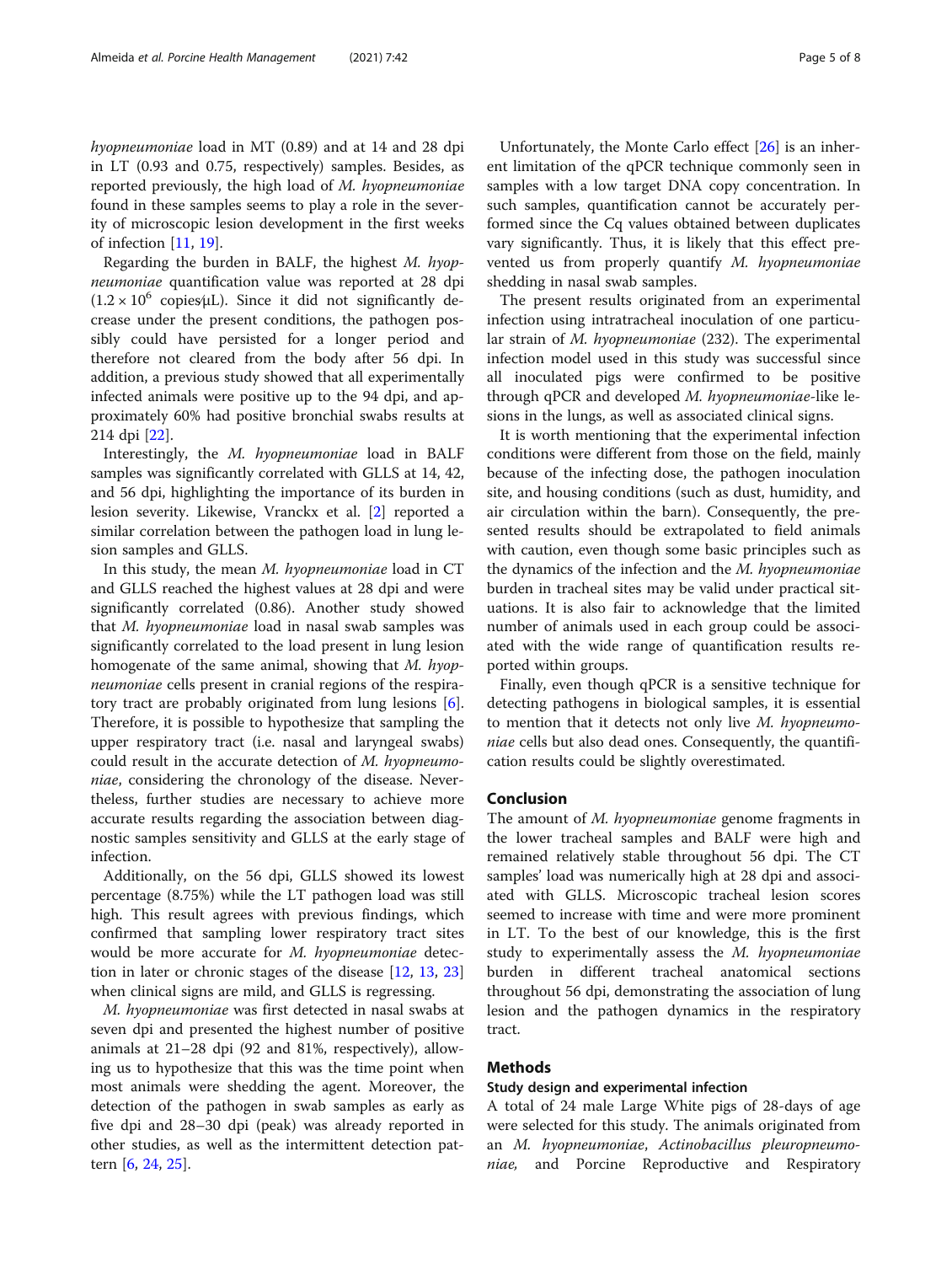Syndrome virus (PRRSv) free farm (since Brazil is a PRSS free country), being vaccinated only against swine influenza virus and porcine circovirus 2 (PCV2) with commercial vaccines. Moreover, the pigs remained without any noticeable clinical signs of infectious diseases until the inoculation. The animals were allocated in non-inoculated  $(n = 8)$  and inoculated  $(n = 16)$  groups. Each group was housed in isolated facilities (four animals per pen) with free access to water and fed twice a day, with an acclimatization period of 7 days before the inoculation. Laryngeal swabs and blood samples were collected on the arrival day (dpi − 7) and on the inoculation day (dpi0) to confirm the M. hyopneumoniae -free status by qPCR and ELISA (Mhyo atb test, IDEXX, USA), respectively.

At dpi 0, control animals  $(n = 8)$  were mock-inoculated with 10 mL of sterilized Friis medium. The inoculated animals ( $n = 16$ ) were given 10 mL of macerated lung inoculum (from experimentally infected cesarean-derived colostrum-deprived pigs; obtained from Iowa State University) containing  $10^6$  CCU/mL of M. hyopneumoniae strain 232 (moderate virulence) diluted in sterilized Friis medium. Inoculation was performed with a laryngoscope's aid to introduce a sterile catheter in the trachea until the trachea bifurcation (approximately 20 cm deep) [[18\]](#page-7-0). After the inoculation, the catheter was rinsed with 10 mL of sterilized physiological solution to ensure that the inoculum was completely administered. Then, the animals were clinically examined daily to detect possible clinical signs related to M. hyopneumoniae infection.

Every 14 days, at 14 dpi, 28 dpi, 42, and 56 dpi, two control animals and four infected animals were randomly selected and euthanized according to the guidelines of the Brazilian Federal Veterinary Medicine council: 1 mg∕Kg bodyweight of Xylazine (Anasedan, Ceva) by intramuscular injection, followed by intracardiac injection of propofol (16 mg∕Kg) (Propovan, Cristália - Brazil). After the euthanasia, a necroscopic evaluation was performed, along with the score of gross lung lesions and the collection of biological samples for further analysis.

#### Collection of nasal swabs, bronchoalveolar lavage fluid (BALF), lung, and tracheal samples

Nasal swabs were collected weekly using sterilized cotton swabs (Absorve, Brazil), which were inserted in both pig's nostrils, rotated three times clockwise, placed into DNAse and RNAse free microtubes (Axygen, USA) containing 500 μL of sterilized Phosphate Buffered Saline (PBS) pH 7.4 (Sigma- Aldrich, USA), and kept at − 80 °C until processing.

During necropsy, the respiratory tract from the larynx to the lungs was removed from the carcass and placed on a separate table. BALF samples were collected by injecting 15 mL of sterilized PBS (pH 7.4) (Sigma-Aldrich, USA) in the bronchial bifurcation with the aid of a sterilized glass pipette and an automatic pipettor. The lungs were gently massaged, and then the PBS was pulled back, placed into 1.5 mL DNAse and RNAse free cryovials (Corning, USA), and immediately stored at − 80 °C until use.

Samples of gross cranio-ventral consolidation lesions, considered characteristic of M. hyopneumoniae infection, were collected to confirm its involvement in the lung lesions seen at the necropsy. Fragments of approximately 1 cm<sup>3</sup> were collected in the transition area of affected and healthy tissue using sterilized scalpel and forceps, instantly placed in DNAse and RNAse free cryovials (Corning, USA), and stored at − 80 °C until use. Tissue samples of mock-inoculated animals were collected from all lung lobes since no gross lesions were seen during necropsy. For the inoculated animals with lesions in more than one lung region, samples were collected from all lesions and pooled into the same container.

Besides, tracheal samples from three different anatomic sites, namely, cranial trachea (CT) (from the larynx to the 12th tracheal ring), medium trachea (MT) (from 13th ring to the 24th tracheal ring), and lower trachea (LT) (from 25th tracheal ring until the bronchus bifurcation), were collected from each animal. Each tissue sample was divided into two; one was stored in individual DNAse and RNAse free microtubes (Axygen, USA) and immediately stored at − 80 °C while the other was stored in 10% buffered formalin for 24 h and later transferred to 70% alcohol.

#### DNA extraction from biological samples and assessment of PCR inhibitor presence

BALF samples were initially centrifuged (Centrifuge 5804 R, Eppendorf, Germany) at  $13,000 \text{ g}$ , at  $4^{\circ}$ C for 20 min. The sample's supernatant was discarded, and the pellet resuspended in 250 μL of sterilized DNase and RNase-free PBS (pH: 7.4; Sigma-Aldrich, USA). To extract the DNA from tissue samples, 0.5 g of lung tissue and 0.2 g of trachea tissue were used. Regarding DNA extraction from liquid samples, 250 μL of resuspended BALF pellet and 500 μL of PBS from nasal and laryngeal swabs were used in an in-house protocol previously published [[27](#page-7-0)]. The concentration and purity of the extracted samples were assessed through spectrophotometry (Nanodrop®, Thermo Fisher- USA). Overall, tissue samples presented a similar DNA concentration (900 ng $\mu$ L), but the ones with different value were either diluted or re-extracted to obtain an equal DNA concentration in each sample. The DNA samples were stored in 200 μL microtubes DNAse and RNAse-free (Axygen, USA) and kept at − 20 °C until use. The presence of PCR inhibitors in the extracted DNA was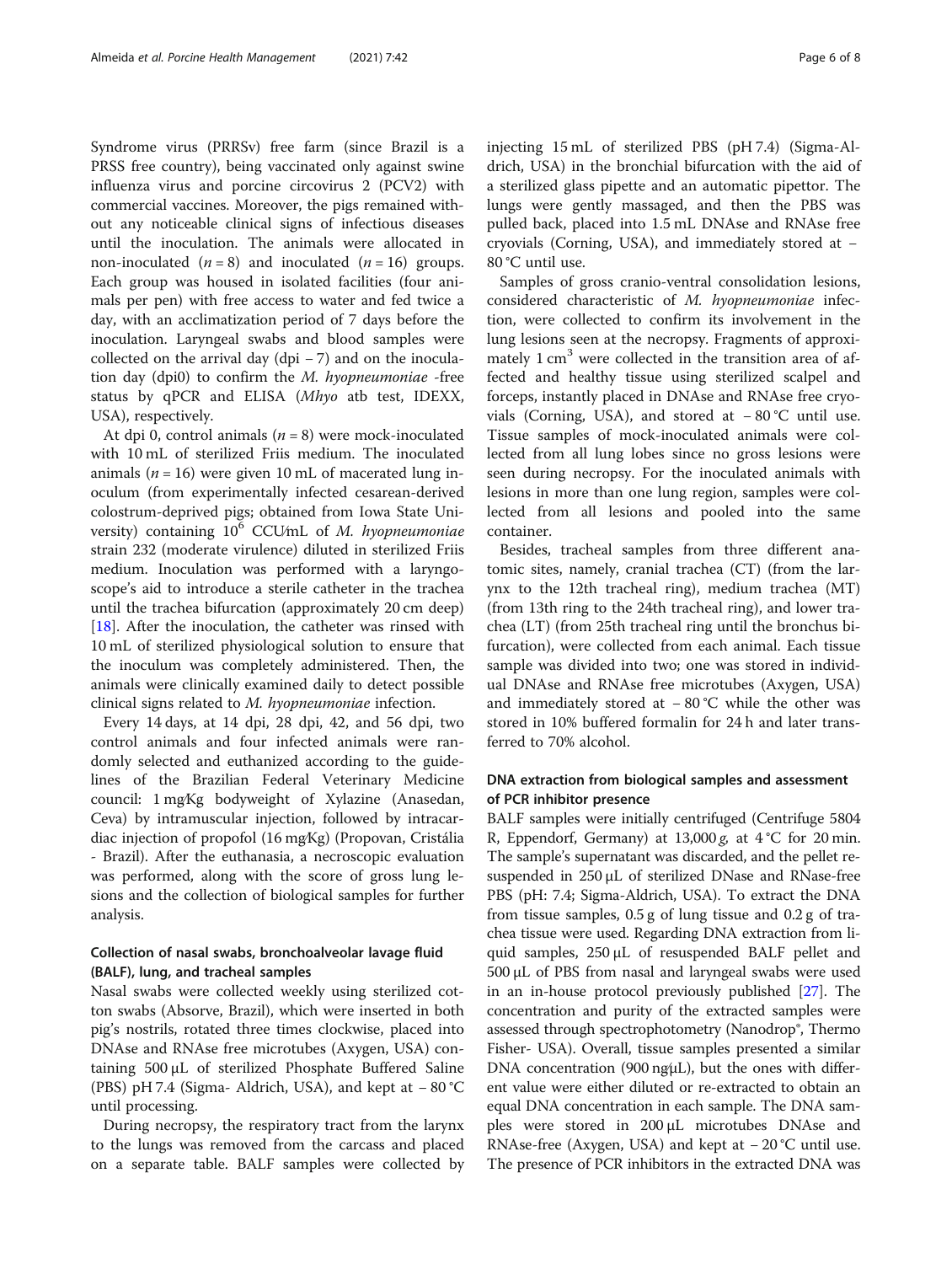| Score          | Lesion description                                                                                                              |
|----------------|---------------------------------------------------------------------------------------------------------------------------------|
| 0              | No lesion                                                                                                                       |
| $\mathbf{1}$   | Epithelium hyperplasia, ciliated cells present in standard quantity with dense cilia                                            |
| $\overline{2}$ | Epithelium hyperplasia, reduced cilia density and mild presence of hemorrhage                                                   |
|                | Epithelium hyperplasia with largely reduced cilia density, glandular hyperplasia and increased number of goblet cells           |
| 4              | Epithelium hyperplasia, glandular hyperplasia, increased number of goblet cells and presence of inflammatory cells infiltration |

Table 5 Microscopic lesion grading criteria adopted for scoring tracheal samples of Mycoplasma hyopneumoniae (strain 232) experimentally infected pigs

assessed by performing a conventional PCR protocol for the endogenous gene of Glyceraldehyde-3-Phosphate Dehydrogenase (gapdh) gene, using a previously published protocol [\[28](#page-7-0)]. To get tested with qPCR, the DNA samples had to be positive in the conventional PCR targeting the gapdh gene.

#### Detection and absolute quantification of M. hyopneumoniae by qPCR in biological samples

M. hyopneumoniae DNA detection was performed with the aid of qPCR in tracheal and lung samples, nasal swabs, and BALF. All samples were tested in duplicates, using M. hyopneumoniae specific primer pair and hydrolysis probe from a previously published protocol [[29](#page-7-0)].

The reaction was composed of 1X Master mix Go taq® (Promega, Madison, USA), 0.5 μM of each primer (Invitrogen, USA), 0.3 μM of the hydrolysis probe (IDT, Iowa City- USA), ultrapure water q.s.p and 1 μL of DNA template, adding up to a final reaction volume of 10 μL. The real-time thermocycler used was a CFX-96 (Biorad - USA) model. The cycling conditions were: one cycle of initial denaturation at 95 °C for 3 min, followed by 39 cycles of 95 °C for 15 s, and annealing∕extension at 55.7 °C for 1 min. Quantification results were only used if the Cq difference was lower than  $0.5$  cycle [\[16](#page-7-0)]. In case of Cq difference higher than 0.5 cycle, the samples were tested again in triplicates.

Absolute quantification and detection limits were performed using standard curves. The curve consisted of duplicate 10-fold dilutions, starting at  $10^7$  copies⁄μL until  $10<sup>1</sup>$  copies⁄μL, of a synthetic DNA positive control (GBlock®, IDT, Iowa City, IA, USA) of the 150 bp amplified fragment. In addition, quantification data was only used if qPCR efficiency was between 90 and  $105\%$  [\[30](#page-7-0)].

#### Gross lung lesion scoring

Lungs of both inoculated and control animals were scored (before tissue sample collection) for characteristic lesions of M. hyopneumoniae infection, like cranioventral consolidation lesions in the apical, intermediate, accessory lobes and the cranial part of diaphragmatic lobes. Briefly, each of the lobes was visually assessed, and the percentage of the affected area was estimated and further multiplied by the correction factor, based on

each lobe's proportional weight in the total lung weight, as described previously [\[17](#page-7-0)]. Gross lesions that were not characteristic of M. hyopneumoniae infection were not scored in this study.

#### Microscopic lesion scoring in the tracheal samples

Tracheal samples were submitted to standard histopathology processing. The slides were then stained with Hematoxylin-Eosin and evaluated using a light microscope. The scoring process of the microscopic lesion was based on the description of the M. hyopneumoniae characteristic microscopic lesions in tracheas [\[31\]](#page-7-0). Lesions were scored from 0 to 4 according to the criteria shown in Table 5. A blinded pathologist performed the lesion scoring by checking ten random microscopy fields.

#### Data analysis

All numeric data was analyzed using the R software (R Core Team, 2018). Data normality was assessed through the Shapiro-Wilk (SW) test, and homoscedasticity was tested using the Bartlett test, both with 95% confidence level ( $p < 0.05$ ). Significant differences in parametric data were tested through analysis of variance (ANOVA), and multiple pairwise comparisons were made using the Tukey test and Duncan test ( $p < 0.05$ ). Significant differences in non-parametric data were assessed through Wilcoxon and Kruskal-Wallis tests, and multiple comparisons between data sets were made by using Dunn's test  $(p < 0.05)$ . For non-parametric comparison of repeated measurements, the Friedmann test was used ( $p <$ 0.05), while for parametric datasets a linear mixedeffects models adjusted for Tukey ( $p < 0.05$ ) were used. Correlations were tested using Pearson's correlation (parametric models) test or Spearman's correlation rank test (non-parametric models).

#### Authors' contributions

HMSA, LGO and HJM conceived and planned the experiments. HMSA, KS, MLMD, IRHG, and MFM carried out the experiment. HMSA, MLMD, KS, PEBM contributed to sample preparation and data analysis. HMSA, LGO, HJM, DM contributed to the interpretation of the results. HMSA took the lead in writing the manuscript. All authors provided critical feedback and helped shape the research, analysis, and manuscript. The author(s) read and approved the final manuscript.